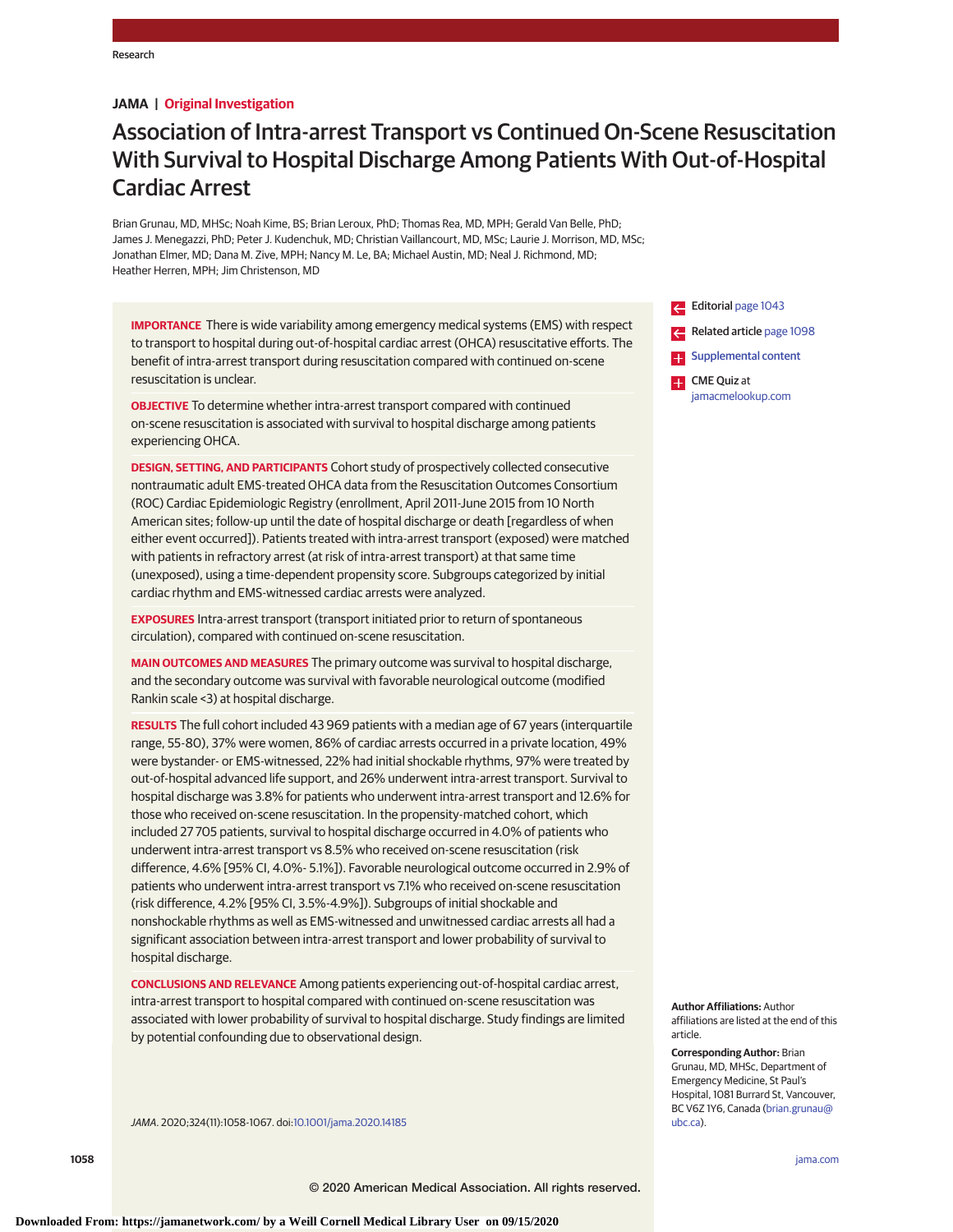mergency medical services (EMS) personnel follow es-<br>tablished guidelines for the treatment of out-of-<br>hospital cardiac arrest (OHCA).<sup>1-5</sup> If, and when, pa-<br>tionts without return of spontaneous circulation (POSC) are tablished guidelines for the treatment of out-oftients without return of spontaneous circulation (ROSC) are transported to the hospital, however, varies considerably by agency and region.<sup>6</sup> Previous data show wide variability in rates of intra-arrest transport, with some EMS agencies transporting nearly all patients regardless of ROSC, while for others this practice is uncommon if ROSC is not achieved.<sup>6</sup>

Interventional clinical trial data comparing strategies of intra-arrest transport vs the same duration of continued on-scene treatment are lacking. Further evidence is required to determine the potential patient outcomes related to transport with ongoing resuscitation compared with continued efforts on scene, especially given the potential risk to paramedic and public safety that may be attributed to intraarrest transport.<sup>7</sup>

It is unclear if and to what extent resuscitation quality may be altered by transport to hospital.<sup>8,9</sup> However, in EMS systems where full advanced cardiac life support therapies are available at the scene of the cardiac arrest—the same algorithms that are followed in the emergency department the mechanism of benefit from intra-arrest transport is debatable. A clinical trial, randomizing to either exclusive on-scene resuscitation or transport to the hospital at a prespecified time (if ROSC is not achieved) would offer the best level of evidence but would require a large sample size and would be limited to a constrained number of intra-arrest transport criteria. Hence, this cohort study used the large population-based cardiac arrest cohort from the Resuscitation Outcomes Consortium (ROC). The primary aim was to determine, among adult patients in refractory arrest, the association of intra-arrest transport compared with continuation of on-scene resuscitation, with respect to survival at hospital discharge.

## **Methods**

## Study Design

We performed a secondary analysis from the ROC Cardiac Epidemiologic Registry-Cardiac Arrest OHCA registry. The registry and secondary analyses were approved by research ethics boards for each participating site, which also waived the requirement for informed consent.<sup>10</sup> These data are publicly available from the National Heart, Lung, and Blood Institute Biologic Specimen and Data Repository Information Coordinating Centre, which can be used to replicate the methods of this investigation.

## Study Setting and Data Collection

We used a prospective population-based registry of 10 North American study sites that included consecutive EMSassessed nontraumatic OHCAs between 2005 and 2015.<sup>10</sup> Trained research personnel at individual sites identified OHCA through dispatch logs, patient care records, defibrillator files, and hospital records. Patient characteristics and time-stamped treatments, interventions, and events were

## **Key Points**

**Question** Is transport to hospital during adult out-of-hospital cardiac arrest resuscitation compared with continued on-scene treatment associated with a difference in survival to hospital discharge?

**Findings** In this cohort study that used a time-dependent propensity score–matched analysis including 27 705 patients with out-of-hospital cardiac arrest, intra-arrest transport compared with continued on-scene resuscitation had a probability of survival to hospital discharge of 4.0% vs 8.5%, a difference that was statistically significant.

**Meaning** These results do not support the practice of routinely transporting patients during resuscitation from out-of-hospital cardiac arrest to the hospital.

recorded according to standard definitions.<sup>11</sup> Chest compression fraction was measured within the first 10 minutes of the professional resuscitation. There were 2 clinical trials which took place during the study period (participants were included in the registry); one comparing continuous vs interrupted chest compressions and the other comparing 2 antiarrhythmic drugs with placebo for refractory ventricular fibrillation.<sup>12,13</sup> Neither of these trials demonstrated a statistically significant benefit in either group under investigation, $12,13$ suggesting that a low risk of bias is introduced from inclusion in observational analyses. The registry collected hospital discharge outcomes of survival for all patients and neurological status for clinical trial–enrolled patients, both of which are ascertained from review of patients' medical records.<sup>13</sup> ROC clinical trial patients have demonstrated similar patient characteristics and outcomes when compared with nonenrolled patients.<sup>14</sup>

#### EMS Medical Care

Out-of-hospital medical care of the ROC EMS agencies consisted of a coordinated effort between fire department first responders, emergency medical technicians, and paramedics trained in basic life support (BLS) alone or in BLS plus advanced life support (ALS).<sup>1,2</sup> All medical care was carried out per local protocols, including decisions of hospital transport and termination of resuscitation.

## Study Population and Primary Exposure

We included consecutive EMS-treated patients with nontraumatic OHCA between April 2011 and June 2015. We included patients as of April 2011 as there were differences in data definitions prior to this date and not after June 2015 as the ROC registry was discontinued (the data used in this study are the most recent data available in this registry). Follow-up for each patient was continued until the date of hospital discharge or death, regardless of when either event occurred. The registry included 192 EMS agencies grouped into 44 treatment regions to achieve a similar number of patients per region and to consolidate overlapping EMS agencies with similar treatment practices. OHCA was defined as persons found apneic and without a pulse who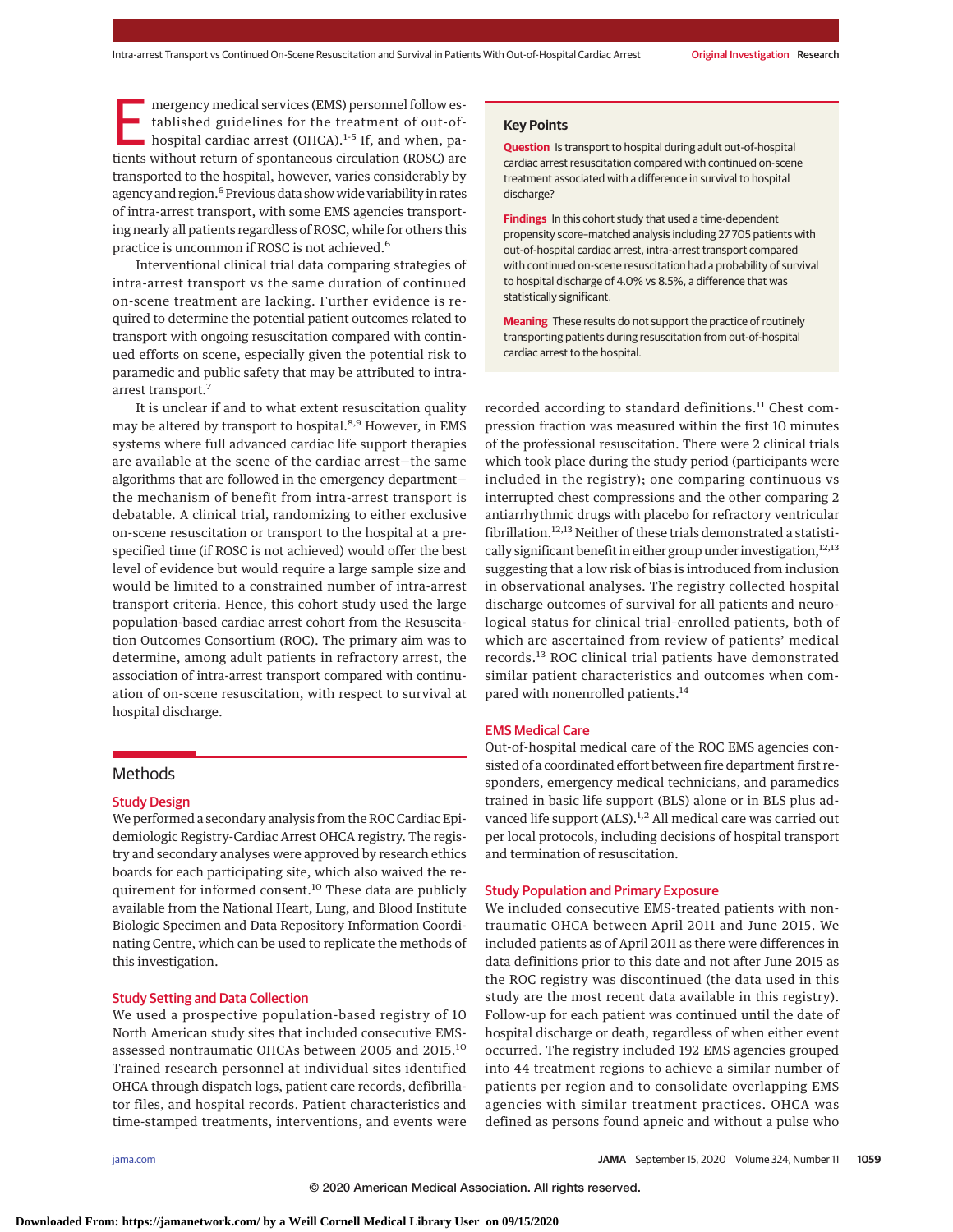received one of the following interventions: (1) external defibrillation by bystanders or EMS; or (2) chest compressions from EMS.<sup>10</sup> Patients with the following characteristics were excluded: (1) age younger than 18 years; (2) those in whom resuscitative efforts were ceased when a do-not-resuscitate order was discovered; (3) transport was initiated prior to the cardiac arrest; (4) missing time data required to classify as intra-arrest transport or to classify the primary outcome; and, (5) with missing variables required for the propensity score analysis. The primary variable of interest was intraarrest transport, defined as transport to the hospital initiated prior to any episodes of ROSC. All other patients were classified as receiving on-scene resuscitation.

#### Outcome Measures and Variable Definitions

The primary end point was survival to hospital discharge. The secondary end point was survival with favorable neurological outcome, defined as a modified Rankin scale of less than 3 at hospital discharge (range: 0, no symptoms or disability; 3, moderate disability, requires some help but able to walk without assistance; 6, death).<sup>11</sup> The definition for ROSC was a palpable pulse for any duration.<sup>11</sup> Time intervals for resuscitation events were calculated between the time that EMS commenced resuscitation and the time the event occurred.

## Statistical Analysis

We used R (Foundation for Statistical Computing, Vienna, Austria) for analysis. Categorical variables were reported as counts (frequencies) and continuous variables as means (with standard deviation). Standardized mean differences were used to compare patients excluded due to missing data with the full study cohort. A *P* value of less than .05 was considered a significant result for all analyses.

#### Primary Analysis

For primary analyses, a time-dependent propensity score analysis was used (based on a model design previously described).15-17 This methodology accounts for resuscitation time bias in which those eligible for intra-arrest transport have already failed initial resuscitative efforts, which is a predictor of poor outcomes.<sup>18</sup> The linear component of a Cox proportional hazards model was used to generate timedependent propensity scores for intra-arrest transport assignment (the dependent variable). The following potential confounders of the treatment-outcome relationship were included in the model: patient age, sex, episode location (public vs not), witnessed status (bystander vs EMS vs not witnessed), bystander CPR performed (vs not), interval from 911 call to EMS arrival, initial EMS-recorded rhythm (shockable or nonshockable), etiology (presumed cardiac vs obvious noncardiac cause), ALS unit first on scene (vs not), and treatment region.<sup>11</sup> The proportional hazards assumption was assessed using residual plots. Patients were then paired using a time-dependent, nearest-neighbor, propensity score– matching algorithm using a maximum caliper of 0.01 standard deviations. A given intra-arrest patient (exposed) was matched (1:1) to the closest propensity score within a caliper that was still undergoing on-scene resuscitation (unexposed);

ie, at risk of intra-arrest transport regardless of subsequent treatment when the given patient was transported.Exposed patients without possible matches were excluded. In the same fashion, the remaining unexposed patients were then matched with previously matched exposed patients (1 exposed patient could be matched with multiple unexposed patients). Standardized mean differences were calculated (using the stddiff package in R) for patient characteristics. The matched set was used to calculate risk differences (RDs) using the standard method for a difference between proportions, and a modified Poisson regression model with robust standard errors<sup>19,20</sup> was fit to estimate the association between intra-arrest transport and survival to hospital discharge, expressed as a risk ratio (RR). We repeated this analysis for the secondary end point of survival with favorable neurological outcome, including clinical trial-enrolled patients for whom neurological status data were available. We used all available patients from the registry and thus did not perform a power calculation.

## Secondary Analyses

To investigate whether the association between to hospital discharge and intra-arrest transport varied depending on the time of transport, we repeated the analysis and included an interaction term between the intra-arrest transport variable and the time of matched exposure to transport. We then repeated the analysis within 5-minute time-based epochs defined by the time of matching. Because of the potential for type I error due to multiple comparisons, findings for analyses of secondary end points and subgroup analyses should be interpreted as exploratory.

We examined subgroups based on several categories: by EMS level of care (ALS first, BLS first then ALS, BLS only), EMS-witnessed status, initial cardiac rhythm, treatment with a mechanical CPR device, and study site. In addition, we created subgroups based on the universal termination of resuscitation rule21,22: (1) patients with EMS-witnessed arrests or initial shockable rhythm; and (2) patients with arrests that were not EMS witnessed and had initial nonshockable rhythms. All patients in this analysis were without a pulse. The initial cardiac rhythm category was used instead of grouping by any shock delivered (as stipulated in the rule) so that patients would not require reclassification at different time junctures of the resuscitation. Comparisons of subgroups were performed using robust Wald tests for interaction terms in the Poisson regression models.

## Sensitivity Analyses

The primary analysis was repeated with the 1:1 propensitymatched cohort. Although a smaller cohort, as these patients were matched first, the comparator groups were more closely aligned. Second, although the treatment region was included in the propensity score, we repeated the primary analysis with a random-effects Poisson regression model fit by maximum likelihood with site as a random effect. In a third sensitivity analysis, we repeated the primary analysis and included cases that were excluded due to missing data and conducted multiple imputation using 5 hot-deck imputations based on all variables used in the analysis.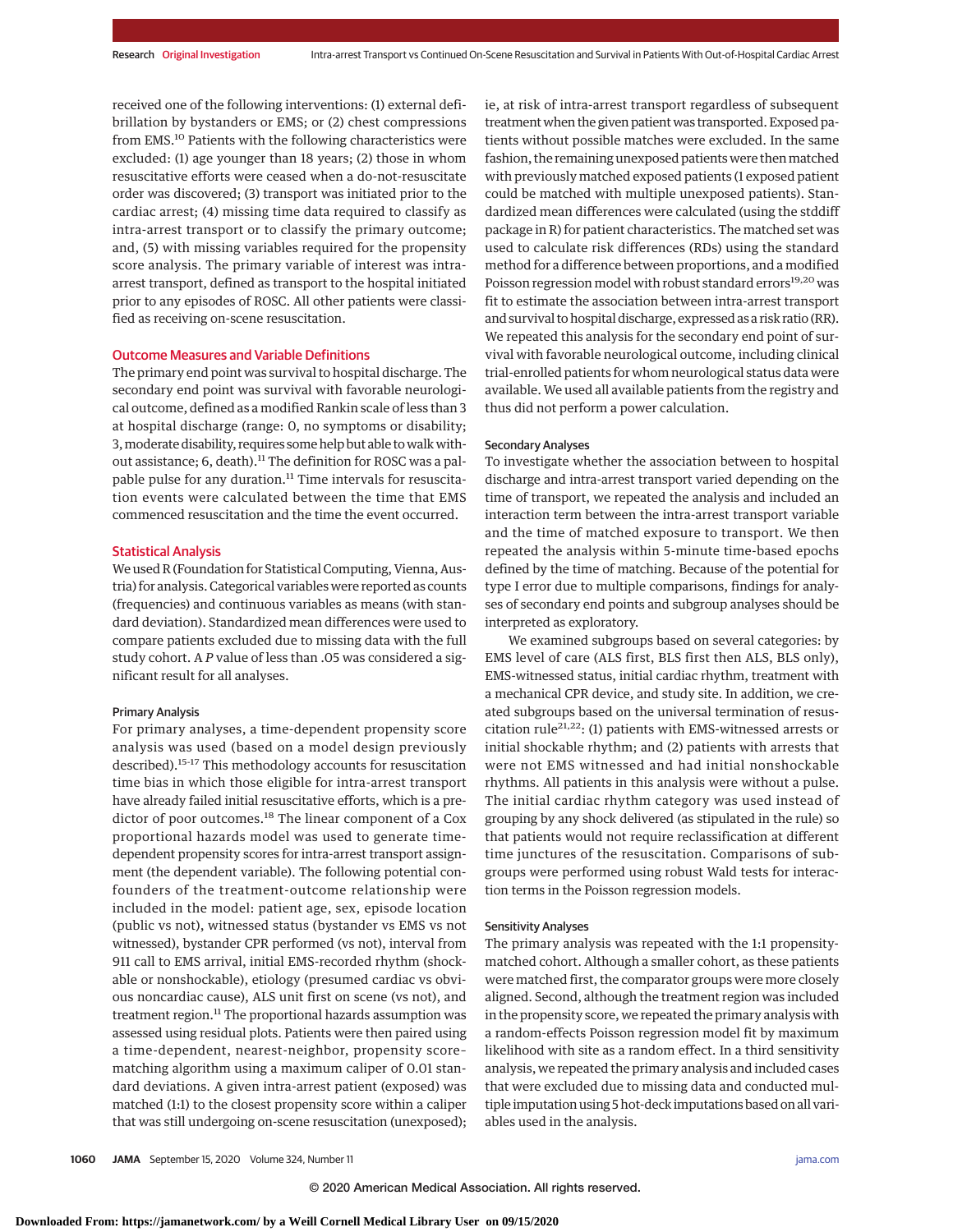

EMS indicates emergency medical system. Unmatched on-scene resuscitation patients were matched with the best possible intra-arrest transport patient within 1 caliper. Of the 9406 intra-arrest transport patients in the full matched set, 6025 were matched with 1 on-scene resuscitation patient, 1024 were matched with 2 on-scene resuscitation patients, and the remaining 2357 were matched with 3 or more on-scene resuscitation patients.

## **Results**

## Characteristics of Study Patients

A total of 57 725 consecutive OHCAs were treated by EMS in the study regions (Figure 1) between April 2011 and June 2015 (inclusive). eTable 1 in the [Supplement](https://jamanetwork.com/journals/jama/fullarticle/10.1001/jama.2020.14185?utm_campaign=articlePDF%26utm_medium=articlePDFlink%26utm_source=articlePDF%26utm_content=jama.2020.14185) shows characteristics of patients excluded due to missing data. After exclusions, 43 969 patients were included in this study, of whom 11 625 (26%) underwent intra-arrest transport and 32 344 (74%) were treated with on-scene resuscitation until ROSC or termination of resuscitation. Figure 2 demonstrates the variability among the 10 study sites with respect to intraarrest transport and overall survival to hospital discharge. The median duration of transport from the scene to the hospital was similar between study sites (eTable 2 in the [Supple](https://jamanetwork.com/journals/jama/fullarticle/10.1001/jama.2020.14185?utm_campaign=articlePDF%26utm_medium=articlePDFlink%26utm_source=articlePDF%26utm_content=jama.2020.14185)[ment\)](https://jamanetwork.com/journals/jama/fullarticle/10.1001/jama.2020.14185?utm_campaign=articlePDF%26utm_medium=articlePDFlink%26utm_source=articlePDF%26utm_content=jama.2020.14185), with an overall median of 9.9 minutes (interquartile range [IQR], 6.8-13.4).

Table 1 shows patient characteristics of the full study cohort, dichotomized by whether the patient was treated with intra-arrest transport or on-scene resuscitation until termination of resuscitation or ROSC. Survival to hospital discharge was 3.8% for patients who received intra-arrest transport and 12.6% for those who received on-scene resuscitation (Table 2). Overall, the mean (SD) duration of attempted out-of-hospital resuscitation was 21.8 (11.8) minutes. A total of 17 468 (40%) achieved out-of-hospital ROSC, and 18 373 (42%) had medical care terminated in the out-of-hospital setting. Among those

Figure 2. Relationship Between Overall Survival by Study Site and the Proportion of Patients Treated With Intra-arrest Transport Using the Full Study Cohort (N = 43 969)



Study sites are ordered by overall survival, from A to J. Numbers in parentheses indicate the number of patients from each study site; error bars indicate 95% CIs for the proportion of survival at hospital discharge. Box plots display the median (solid line in the box), interquartile range (ends of the box), and range (whiskers) of unadjusted study site proportions for survival and intra-arrest transport. Point locations for E and F are minimally adjusted to avoid overlap.

treated with intra-arrest transport 1834/11 625 (16%) achieved ROSC prior to hospital arrival. Of the 446 intra-arrest transport survivors, 265 (59%) achieved ROSC between the times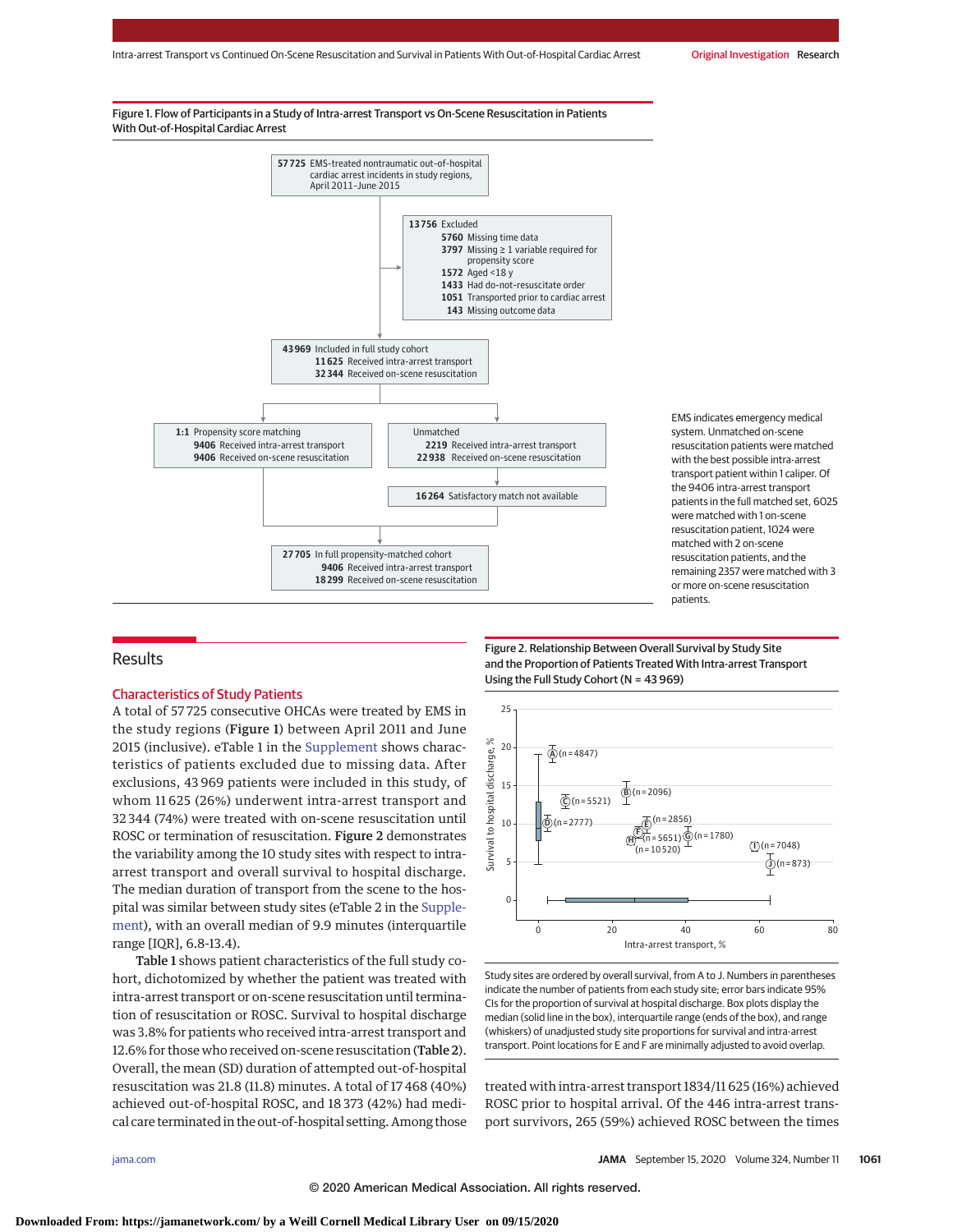|                                                            | <b>Full study cohort</b>                   |                                            |                                                | Full propensity-matched cohort <sup>b</sup> |                                              |                                          |  |
|------------------------------------------------------------|--------------------------------------------|--------------------------------------------|------------------------------------------------|---------------------------------------------|----------------------------------------------|------------------------------------------|--|
|                                                            | No. (%)                                    |                                            |                                                | No. (%)                                     |                                              |                                          |  |
|                                                            | Intra-arrest<br>transport<br>$(n = 11625)$ | On-scene<br>resuscitation<br>$(n = 32344)$ | Absolute difference<br>$(95%$ CI) <sup>c</sup> | Intra-arrest<br>transport<br>$(n = 9406)^d$ | On-scene<br>resuscitation<br>$(n = 18299)^e$ | Standard mean<br>difference <sup>f</sup> |  |
| Sex                                                        |                                            |                                            |                                                |                                             |                                              |                                          |  |
| Women                                                      | 3943 (33.9)                                | 12 141 (37.5)                              | $-3.6$ ( $-4.6$ to $-2.6$ )                    | 3213 (34.2)                                 | 6551 (35.8)                                  | 0.034                                    |  |
| Men                                                        | 7682 (66.1)                                | 20 203 (62.5)                              | $3.6(2.6 \text{ to } 4.6)$                     | 6193 (65.8)                                 | 11748 (64.2)                                 | 0.034                                    |  |
| Age, mean (SD), y                                          | 63.9 (17.2)                                | 67.1(17.0)                                 | $-3.2$ ( $-3.6$ to $-2.8$ )                    | 64.2 (17.2)                                 | 66.8(16.7)                                   | 0.156                                    |  |
| Private location                                           | 9125 (78.5)                                | 28 624 (88.5)                              | $-10.0$ ( $-10.8$ to $-9.2$ )                  | 7537 (80.1)                                 | 15 509 (84.8)                                | 0.122                                    |  |
| Witness status                                             |                                            |                                            |                                                |                                             |                                              |                                          |  |
| Bystander                                                  | 4609 (39.6)                                | 12 129 (37.5)                              | 2.1(1.1 to 3.2)                                | 3692 (39.3)                                 | 7239 (39.6)                                  |                                          |  |
| <b>EMS</b>                                                 | 2035 (17.5)                                | 2705 (8.4)                                 | 9.1(9.9 to 8.4)                                | 1557 (16.6)                                 | 2021 (11.0)                                  | 0.167                                    |  |
| None                                                       | 4981 (42.8)                                | 17 510 (54.1)                              | $-11.3$ ( $-12.3$ to $-10.2$ )                 | 4157 (44.2)                                 | 9039 (49.4)                                  |                                          |  |
| <b>Bystander CPR</b>                                       | 4509 (47.0) <sup>9</sup>                   | 15 014 (50.7) <sup>9</sup>                 | $-7.6$ ( $-8.7$ to $-6.6$ )                    | 3706 (47.2) <sup>9</sup>                    | $8163(50.1)^9$                               | 0.059                                    |  |
| Dispatch to EMS interval,<br>mean (SD), min                | 5.8(2.8)                                   | 5.9(3.0)                                   | $-0.1$ ( $-0.2$ to $-0.03$ )                   | 5.8(2.8)                                    | 5.9(2.7)                                     | 0.024                                    |  |
| <b>EMS</b> level of care                                   |                                            |                                            |                                                |                                             |                                              |                                          |  |
| BLS onlyh                                                  | 473 (4.1)                                  | 674(2.1)                                   | 2.0(1.6 to 2.4)                                | 450(4.8)<br>235(1.3)                        |                                              |                                          |  |
| ALS <sup>h</sup>                                           |                                            |                                            |                                                |                                             |                                              |                                          |  |
| Administered first                                         | 7252 (62.4)                                | 12 320 (38.1)                              | 24.3 (23.3 to 25.3)                            | 5603 (59.6)                                 | 9709 (53.1)                                  | 0.272                                    |  |
| Administered later                                         | 3900 (33.5)                                | 19 350 (59.8)                              | $-26.3$ ( $-27.3$ to $-25.3$ )                 | 3353 (35.6)                                 | 8355 (45.7)                                  |                                          |  |
| Initial cardiac rhythm                                     |                                            |                                            |                                                |                                             |                                              |                                          |  |
| VF/VT                                                      | 3028 (26.0)                                | 6541 (20.2)                                | 5.8 (4.9 to 6.7)                               | 2401 (25.5)                                 | 4045 (22.1)                                  |                                          |  |
| PEA                                                        | 3424 (29.5)                                | 7445 (23.0)                                | $6.4$ (5.5 to 7.4)                             | 2673 (28.4)                                 | 4758 (26.0)                                  | 0.122                                    |  |
| Asystole                                                   | 4856 (41.8)                                | 16737 (51.7)                               | $-10.0$ ( $-11.0$ to $-8.9$ )                  | 4039 (42.9)                                 | 8756 (47.8)                                  |                                          |  |
| No shock advised                                           | 317(2.7)                                   | 1621(5.0)                                  | $-2.3$ ( $-2.7$ to $-1.9$ )                    | 293(3.1)                                    | 740 (4.0)                                    |                                          |  |
| Presumed cardiac etiology                                  | 10 897 (93.7)                              | 30028 (92.8)                               | $0.9(0.4 \text{ to } 1.4)$                     | 8810 (93.7)                                 | 17 213 (94.1)                                | 0.017                                    |  |
| Chest compression fraction,<br>mean (SD)                   | 0.81(0.13)                                 | 0.83(0.12)                                 | $-0.02$ ( $-0.02$ to $-0.02$ )                 | 0.81(0.13)                                  | 0.82(0.12)                                   | 0.119                                    |  |
| Out-of-hospital resuscitation<br>duration, mean (SD), min' | 29.3(11.4)                                 | 19.1(10.7)                                 | 10.2 (10.0 to 10.4)                            | 29.1(11.1)                                  | 22.9(11.1)                                   | 0.552                                    |  |
| ROC study site <sup>j</sup>                                |                                            |                                            |                                                |                                             |                                              |                                          |  |
| A                                                          | 188 (3.9)                                  | 4659 (96.1)                                |                                                | 178 (23.8)                                  | 569 (76.2)                                   |                                          |  |
| B                                                          | 500 (23.9)                                 | 1596 (76.1)                                |                                                | 427 (26.3)                                  | 1199 (73.7)                                  |                                          |  |
| С                                                          | 407(7.4)                                   | 5114 (92.6)                                |                                                | 392 (25.4)                                  | 1152 (74.6)                                  |                                          |  |
| D                                                          | 69(2.5)                                    | 2708 (97.5)                                |                                                | 64 (23.6)                                   | 207(76.4)                                    |                                          |  |
| Ε                                                          | 810 (28.4)                                 | 2046 (71.6)                                |                                                | 673 (26.2)                                  | 1896 (73.8)                                  | 0.396                                    |  |
| F                                                          | 1589 (28.1)                                | 4062 (71.9)                                |                                                | 1395 (30.9)                                 | 3116 (69.1)                                  |                                          |  |
| G                                                          | 723 (40.6)                                 | 1057 (59.4)                                |                                                | 512 (36.4)                                  | 895 (63.6)                                   |                                          |  |
| Н                                                          | 2649 (25.2)                                | 7871 (74.8)                                |                                                | 2371 (29.4)                                 | 5693 (70.6)                                  |                                          |  |
|                                                            | 4140 (58.7)                                | 2908 (41.3)                                |                                                | 2996 (49.1)                                 | 3109 (50.9)                                  |                                          |  |
| $\mathbf{J}$                                               | 550 (63.0)                                 | 323 (37.0)                                 |                                                | 398 (46.2)                                  | 463 (53.8)                                   |                                          |  |

Abbreviations: ALS, advanced life support; BLS, EMS unit with basic life support training; CPR, cardiopulmonary resuscitation; EMS, emergency medical system; PEA, pulseless electrical activity; ROC, Resuscitation Outcomes Consortium; VF/VT, ventricular fibrillation or pulseless ventricular tachycardia.

as exposed. eOn-scene resuscitation patients in the propensity score cohort (categorized as

<sup>a</sup> Of the 9406 exposed patients in the matched set, 6025 were matched with 1 unexposed) indicate that this was the treatment strategy at the time of

unexposed patient, 1024 were matched with 2 unexposed patients, and the remaining were matched with at least 3 unexposed patients. All proportions were rounded to 1 decimal place (indicating totals may not sum to exactly 100%).

b Propensity score matching was conducted using patient age, sex, episode location, witnessed status (bystander vs EMS vs not witnessed), bystander CPR, interval from 9-1-1 call to EMS arrival, initial shockable rhythm, presumed cardiac etiology, ALS unit first on scene, and treatment region.

<sup>c</sup> Absolute differences were calculated as a percent for categorical data and as mean differences for continuous data.

matching; 11.9% of patients later underwent intra-arrest transport. <sup>f</sup> The standard mean difference was calculated for variables used in the

<sup>g</sup> The denominator indicates the number of cardiac arrests not witnessed by EMS.

h Indicates an EMS unit with ALS or BLS level of training.

<sup>i</sup> Measured from the commencement of professional resuscitation until either ROSC, termination, or arrival at the hospital.

<sup>j</sup> Indicates percent of a row's total.

propensity score.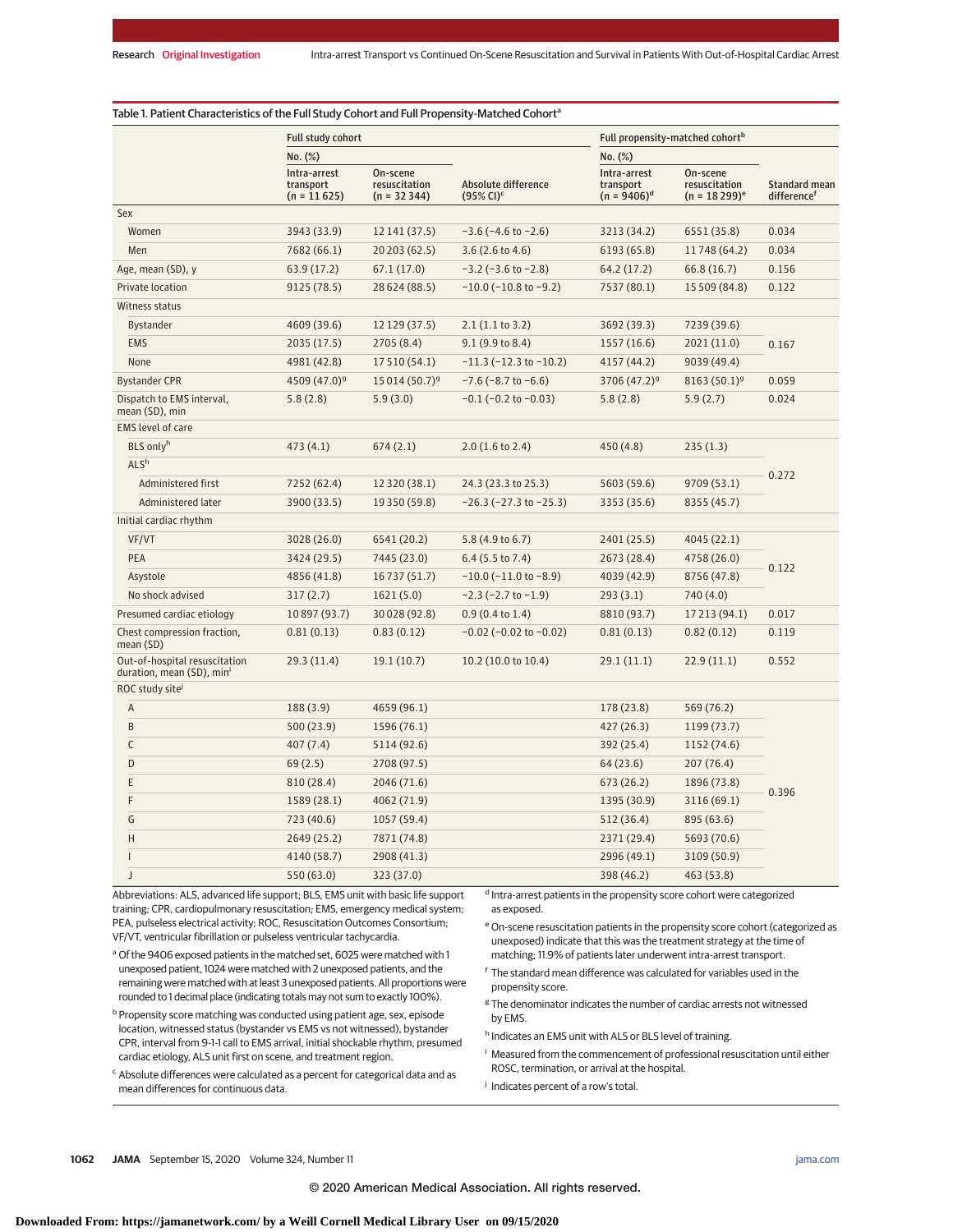#### Table 2. Patient Outcomes of the Full Study Cohort and Full Propensity-Matched Cohort

|                                                      | <b>Full study cohort</b>                   |                                            |                                                       | Full propensity-matched cohort <sup>a</sup> |                                              |                                    |  |
|------------------------------------------------------|--------------------------------------------|--------------------------------------------|-------------------------------------------------------|---------------------------------------------|----------------------------------------------|------------------------------------|--|
|                                                      | No. (%)                                    |                                            |                                                       | No. (%)                                     |                                              |                                    |  |
|                                                      | Intra-arrest<br>transport<br>$(n = 11625)$ | On-scene<br>resuscitation<br>$(n = 32344)$ | Absolute difference<br>$(95\% \text{ Cl})^{\text{b}}$ | Intra-arrest<br>transport<br>$(n = 9406)$   | On-scene<br>resuscitation<br>$(n = 18299)^c$ | Absolute difference<br>(95% CI), % |  |
| Primary end point                                    |                                            |                                            |                                                       |                                             |                                              |                                    |  |
| Survival to hospital discharge                       | 446(3.8)                                   | 4072 (12.6)                                | $-8.8$ ( $-8.3$ to $-9.3$ )                           | 372(4.0)                                    | 1557(8.5)                                    | $-4.6$ ( $-5.1$ to $-4.0$ )        |  |
| Secondary end point                                  |                                            |                                            |                                                       |                                             |                                              |                                    |  |
| Survival with favorable<br>neurological outcome      | 162 $(2.6)^d$                              | 2000 $(10.2)^d$                            | $-7.6$ ( $-8.2$ to $-7.0$ )                           | 148 $(2.9)^d$                               | 733 $(7.1)^d$                                | $-4.2$ ( $-4.9$ to $-3.5$ )        |  |
| Additional end points                                |                                            |                                            |                                                       |                                             |                                              |                                    |  |
| Out-of hospital return<br>of spontaneous circulation | 1834 (15.8)                                | 15 634 (48.3)                              | $-32.6(-33.4$ to $-31.7)$                             | 1522 (16.2)                                 | 7199 (39.3)                                  | $-23.2$ ( $-24.2$ to $-22.1$ )     |  |
| Interval, mean (SD), mine                            | 32.9(11.4)                                 | 23.3(10.1)                                 | 9.6(9.4 to 9.8)                                       | 33.0(11.5)                                  | 25.3(10.1)                                   | $7.7(7.4 \text{ to } 8.0)$         |  |
| Out-of-hospital termination<br>of resuscitation      | 29(0.2)                                    | 18344 (56.7)                               | $-56.5$ ( $-57.0$ to $-55.9$ )                        | 25(0.3)                                     | 9937 (54.3)                                  | $-54.0$ ( $-54.8$ to $-53.3$ )     |  |
| Interval, mean (SD), min <sup>f</sup>                | 35.4 (14.8)                                | 23.9(11.0)                                 | 11.5 (11.2 to 11.8)                                   | 36.1(15.3)                                  | 26.1(10.0)                                   | 10.0 (9.7 to 10.3)                 |  |
| Survival to hospital admission <sup>9</sup>          | 2226(19.1)                                 | 9950 (30.8)                                | $-11.6$ ( $-12.5$ to $-10.7$ )                        | 1815 (19.3)                                 | 4532 (24.8)                                  | $-5.5$ ( $-6.5$ to $-4.5$ )        |  |
| Hospital stay, mean (SD), d                          | 5.4(7.3)                                   | 6.6(10.5)                                  | $-1.2$ ( $-1.4$ to $-0.99$ )                          | 5.4(7.3)                                    | 6.6(10.3)                                    | $-1.2$ ( $-1.4$ to $-0.97$ )       |  |

<sup>a</sup> Propensity score matching was conducted using patient age, sex, episode location, witnessed status (bystander vs EMS vs not witnessed), bystander cardiopulmonary resuscitation, interval from 9-1-1 call to emergency medical systems arrival, initial shockable rhythm, presumed cardiac etiology, advanced life support unit first on scene, and treatment region. Patients in the intra-arrest transport group were categorized as exposed, and those in the on-scene resuscitation group were categorized as unexposed.

- b Absolute differences were calculated as a percent for categorical data and as mean differences for continuous data.
- <sup>c</sup> On-scene resuscitation patients in the propensity score cohort indicate that this was the treatment strategy at the time of matching; 11.9% of patients later underwent intra-arrest transport.
- <sup>d</sup> The denominator indicates patients with data available for neurological

of scene departure and hospital arrival. Of intra-arrest transport survivors who were transported after 30 minutes, 61% achieved ROSC prior to hospital arrival.

#### Primary Analysis

Using a propensity score, 9406/11 625 of the exposed patients (81%) were matched in a 1:1 ratio to unexposed patients (eTable 3 in the [Supplement\)](https://jamanetwork.com/journals/jama/fullarticle/10.1001/jama.2020.14185?utm_campaign=articlePDF%26utm_medium=articlePDFlink%26utm_source=articlePDF%26utm_content=jama.2020.14185). Remaining unexposed patients were then resampled and an additional 8893 unexposed patients were matched, resulting in a total of 27 705 unique patients in the full propensity-matched cohort analysis (9406 exposed and 18 299 unexposed patients; Table 1). The median time of matching was 18.4 minutes (IQR, 12.5-24.9). The assumptions of the proportional hazards model were met. Overall, survival to hospital discharge was lower among patients treated with intra-arrest transport (372/9406 [4.0%]) compared with continued on-scene resuscitation (1557/18 299 [8.5%]), and the risk difference was 4.6% (95% CI, 4.0-5.1) with an adjusted risk ratio of 0.48 (95% CI, 0.43-0.54) (Figure 3; eTable 4 in the [Supplement\)](https://jamanetwork.com/journals/jama/fullarticle/10.1001/jama.2020.14185?utm_campaign=articlePDF%26utm_medium=articlePDFlink%26utm_source=articlePDF%26utm_content=jama.2020.14185). Among the 15 383 matched patients with available neurological outcome data, survival with favorable neurological outcome was lower among patients treated with intra-arrest transport (148/5066 [2.9%]) compared with continued-on scene resuscitation (733/10 317 [7.1%]), and the risk difference was 4.2% (95% CI, 3.5-4.9) with an adjusted risk ratio of 0.60 (95% CI, 0.47-0.76).

outcomes. For the full study cohort the denominator was 6223 for intra-arrest transport and 19 636 for on-scene resuscitation, and for the full propensity-matched cohort, the denominator was 5066 for intra-arrest transport and 10 317 for on-scene resuscitation.

- <sup>e</sup> Measured from the commencement of professional resuscitation until time of return of spontaneous circulation.
- <sup>f</sup> Measured from the commencement of professional resuscitation until time of out-of-hospital termination of resuscitation. For the intra-arrest transport patients, this only applies to those who had termination of resuscitation after leaving the scene but before arriving to the hospital.
- <sup>g</sup> Patient survived until hospital admission from the emergency department.

## Secondary Analyses

The interaction term between exposure status and the time of matching was statistically significant (*P* = .001), indicating that the association of intra-arrest transport and survival to hospital discharge varied depending on the timing of transport. Figure 3 displays the association of intra-arrest transport and survival to hospital discharge within time-based epochs defined by the time between start of EMS resuscitation and time of matching.

Intra-arrest transport was significantly associated with a lower probability of survival to hospital discharge within the subgroups of ALS first, ALS second, EMS witnessed, not EMS witnessed, initial shockable cardiac rhythm, and initial nonshockable cardiac rhythm. The combined categories of (1) EMS-witnessed or an initial shockable rhythm, and (2) not EMS-witnessed and initial nonshockable rhythm both showed a significant association between intra-arrest transport and a lower probability of survival to hospital discharge. There was no significant association seen in the BLS-only and mechanical CPR-treated subgroups; however, these analyses were limited by a low sample size. Within subgroups defined by study site (eTable 5 in the [Supplement\)](https://jamanetwork.com/journals/jama/fullarticle/10.1001/jama.2020.14185?utm_campaign=articlePDF%26utm_medium=articlePDFlink%26utm_source=articlePDF%26utm_content=jama.2020.14185), intra-arrest transport was associated with a significantly lower probability of survival to hospital discharge for 7 sites, neutral results were observed for 2 subgroups (both with point estimates favoring on-scene resuscitation), and intra-arrest transport was associated with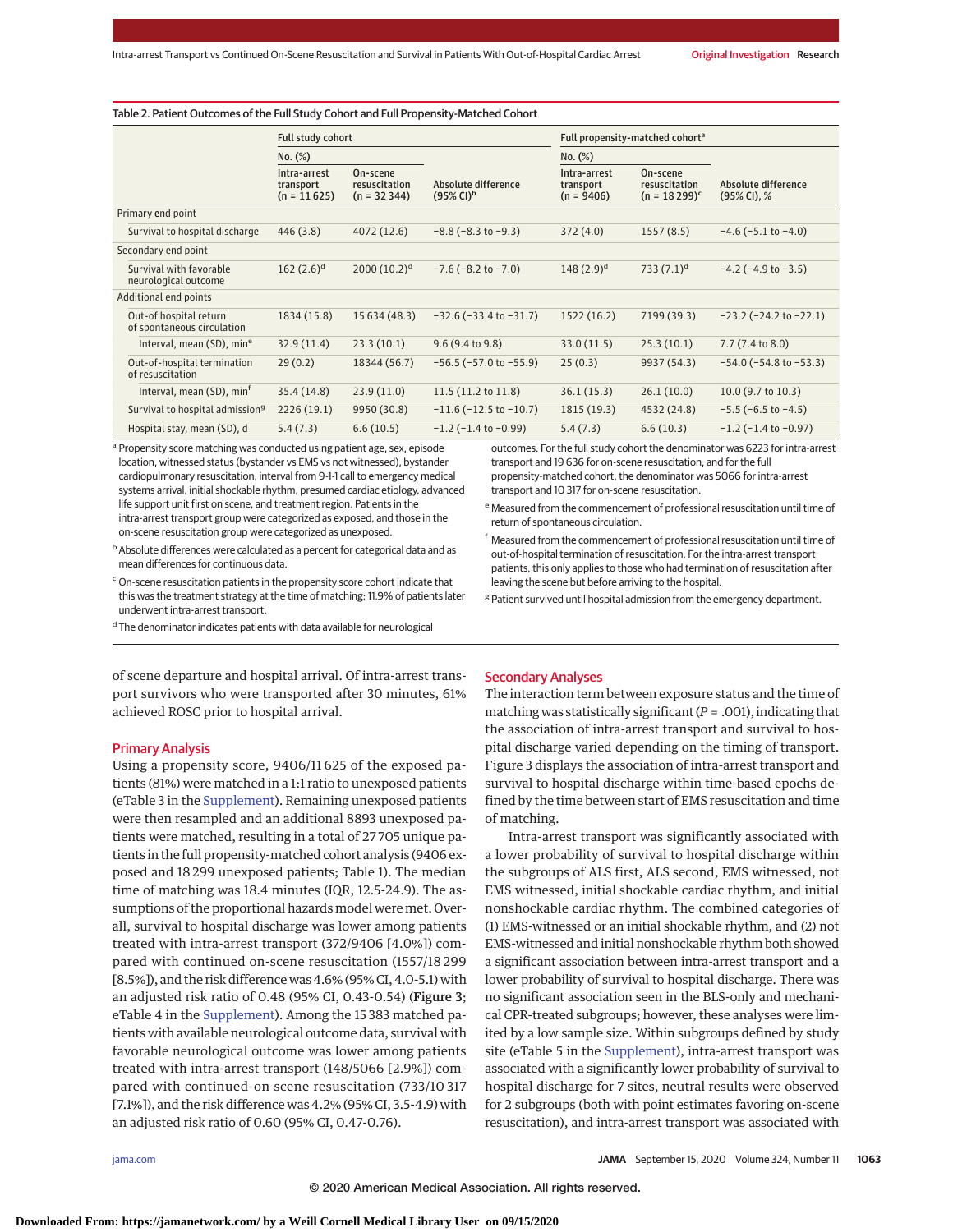Figure 3. Adjusted Analyses Examining the Association of Intra-arrest Transport and Survival Among the Full Propensity-Matched Cohort and Subgroups

|                               | No. of events/patients |              |                     | Favors        | Favors       |             |
|-------------------------------|------------------------|--------------|---------------------|---------------|--------------|-------------|
|                               | On-scene               | Intra-arrest | Risk ratio          | on-scene      | intra-arrest | Interaction |
|                               | resuscitation          | transport    | (95% CI)            | resuscitation | transport    | P value     |
| Full cohort                   | 1557/18299             | 372/9406     | $0.48(0.43 - 0.54)$ | ÷             |              |             |
| Neurological outcome          | 733/10317              | 148/5066     | $0.60(0.47 - 0.76)$ |               |              |             |
| EMS level of care             |                        |              |                     |               |              |             |
| ALS first                     | 936/9709               | 213/5603     | $0.40(0.34-0.46)$   |               |              |             |
| ALS second                    | 599/8355               | 143/3353     | $0.75(0.61-0.93)$   |               |              | .001        |
| <b>BLS only</b>               | 22/235                 | 16/450       | $0.68(0.34-1.35)$   |               |              |             |
| <b>EMS</b> witnessed          |                        |              |                     |               |              |             |
| Yes                           | 313/2021               | 98/1557      | $0.58(0.50-0.66)$   |               |              |             |
| No                            | 1244/16278             | 274/7849     | $0.32(0.25 - 0.41)$ |               |              | .001        |
| Initial shockable rhythm      |                        |              |                     |               |              |             |
| Yes                           | 1101/4045              | 230/2401     | $0.55(0.45-0.68)$   |               |              |             |
| No                            | 456/14254              | 142/7005     | $0.63(0.53-0.74)$   |               |              | .38         |
| EMS witnessed or shockable    |                        |              |                     |               |              |             |
| Yes                           | 1272/5727              | 293/3753     | $0.68(0.52 - 0.89)$ |               |              |             |
| No                            | 285/12572              | 79/5653      | $0.39(0.34-0.45)$   |               |              | .001        |
| Mechanical chest compressions |                        |              |                     |               |              |             |
| Yes                           | 47/832                 | 19/505       | $0.85(0.45-1.62)$   |               |              |             |
| No                            | 1510/17467             | 353/8901     | $0.47(0.42 - 0.53)$ |               |              | .08         |
| Time-based epochs. min        |                        |              |                     |               |              |             |
| $0 - 5$                       | 490/1319               | 49/411       | $0.30(0.22 - 0.41)$ |               |              |             |
| $5 - 10$                      | 472/2013               | 45/849       | $0.20(0.14-0.27)$   |               |              |             |
| $10 - 15$                     | 341/3619               | 96/1757      | $0.47(0.37-0.59)$   |               |              |             |
| $15 - 20$                     | 145/3815               | 86/2031      | $0.90(0.69-1.17)$   |               |              | .001        |
| $20 - 25$                     | 65/3322                | 51/1837      | $1.40(0.97 - 2.01)$ |               |              |             |
| $25 - 30$                     | 27/2112                | 25/1220      | 1.70 (0.97-2.98)    |               |              |             |
| >30                           | 17/2099                | 20/1301      | $2.31(1.22 - 4.38)$ |               |              |             |

The primary outcome for all analyses is survival to hospital discharge, with the exception of the "neurological outcome" subgroup, for which the outcome variable is survival with favorable neurological outcome, defined as Modified Rankin Scale score <3. The P value for interaction is between intra-arrest transport and a subgroup. Time-based epochs include intra-arrest transport

a significantly higher probability of survival to hospital discharge for 1 site. There was statistically significant interaction for EMS level of care  $(P = .001)$ , EMS witnessed status  $(P = .001)$ , the combination of EMS-witnessed or shockable initial rhythm  $(P = .001)$ , and study site  $(P < .001)$ . There were no subgroup differences detected according to initial shockable rhythm (*P* = .38) or mechanical chest compression use (*P* = .08).

## Sensitivity Analyses

The analysis of the 1:1 propensity-matched cohort (eTable 3 in the [Supplement\)](https://jamanetwork.com/journals/jama/fullarticle/10.1001/jama.2020.14185?utm_campaign=articlePDF%26utm_medium=articlePDFlink%26utm_source=articlePDF%26utm_content=jama.2020.14185) was consistent with the primary analysis that survival to hospital discharge was lower among patients treated with intra-arrest transport compared with continued on-scene resuscitation (372/9406 [4.0%] vs 763/9406 [8.1%]; adjusted risk ratio, 0.49 [95% CI, 0.43-0.55]). The analysis with adjustment for site as a random effect (adjusted risk ratio, 0.46 [95% CI, 0.41-0.52]; estimated SD for random effects, 1.01) and the analysis with multiple imputation that incorporated the 9700 cases excluded due to missing data (adjusted risk ratio, 0.48 [95% CI, 0.43-0.54]) were both also consistent with the primary analysis.

patients who were transported during that time interval (measured from the onset of EMS-commenced resuscitation) and the on-scene resuscitation patients whom they were matched to. The right end points are included in the time interval. ALS indicates advanced life support; BLS, basic life support; EMS, emergency medical systems.

Risk ratio (95% CI)

## **Discussion**

In this large multicenter time-dependent propensity score– matched cohort study of patients experiencing out-ofhospital cardiac arrest, intra-arrest transport to the hospital compared with continued on-scene treatment was significantly associated with a lower probability of survival to hospital discharge. Likewise, intra-arrest transport was significantly associatedwith a lower probability of survival to hospital discharge with favorable neurological outcome.

Consistent with a previous analysis, these data demonstrate a marked heterogeneity in intra-arrest transport practices across EMS systems.<sup>6</sup> Although important differences in management may be expected between systems with variable structure and history, $23,24$  all EMS systems in this study had the same basic structure (strengthening internal validity) with protocols based on American Hospital Association guidelines and response teams with BLS-trained and ALS-trained personnel (without out-of-hospital physicians).<sup>25,26</sup> Given the statistically significant association between intra-arrest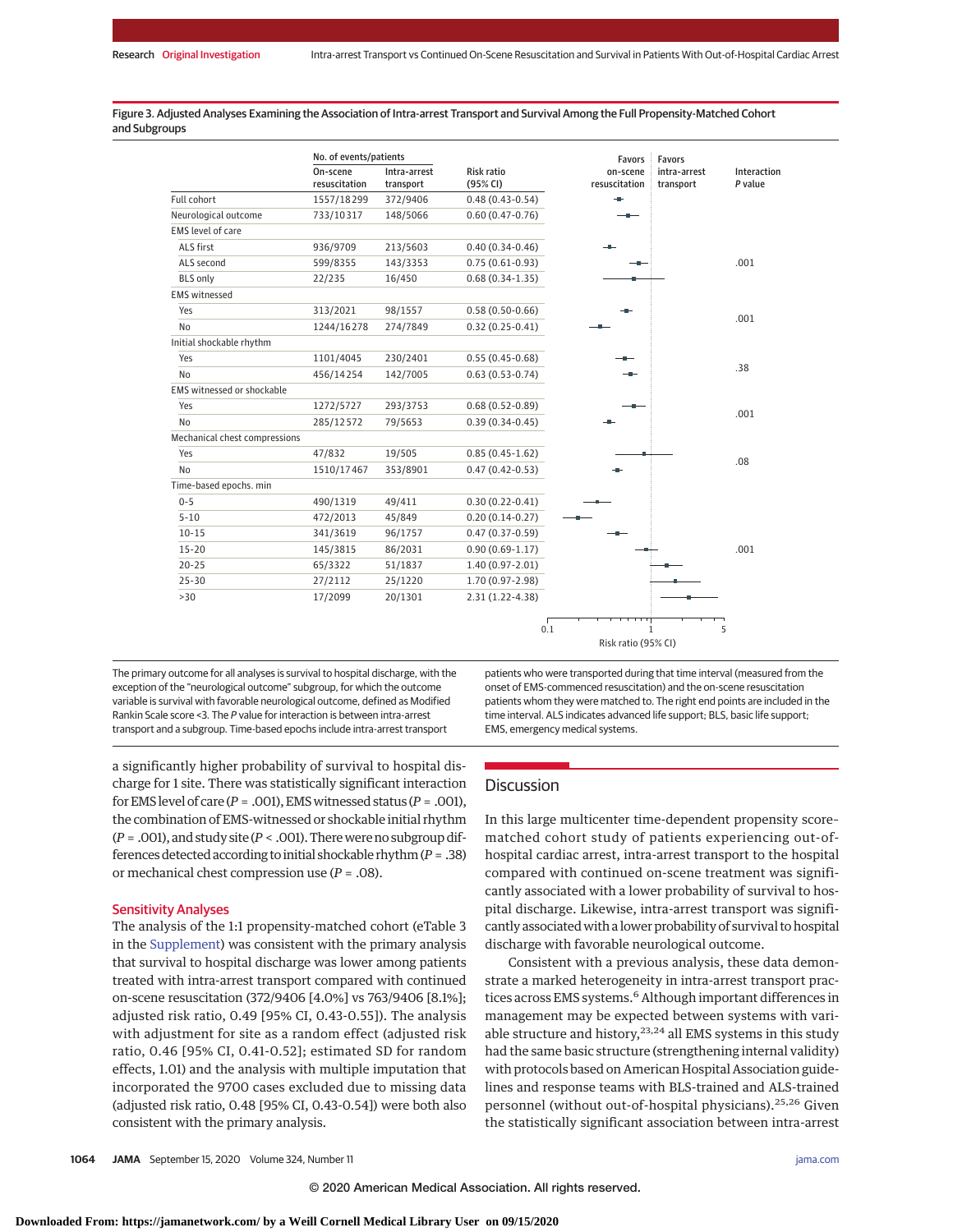transport and lower survival to hospital discharge and the variability in resuscitation practices across ROC sites, the current results provide a potential explanation, in part, for why survival may differ markedly across the network sites.<sup>27</sup> Overall, despite more favorable characteristics among those treated with intra-arrest transport, intra-arrest transport was significantly associated with adverse outcomes, supporting a strategy that EMS dedicate effort and expertise on scene rather than prioritizing transport to hospital. The majority of survivors treated with intra-arrest transport achieved ROSC prior to arriving at the hospital, raising questions about the hospitalbased contributions to intra-arrest transport survivors.

This analysis examined subgroups for which early hospital transport might be considered potentially advantageous (ie, thosewith favorable phenotypes such as shockable rhythms or EMS-witnessed arrests). Despite smaller sample sizes, the significant adverse association between intra-arrest transport and outcomes was consistent with the primary analysis. When examining subgroups defined by EMS level of care, outcomes among ALS-treated subgroups were consistent with the primary analysis. The analysis did not detect a significant association within the BLS-only subgroup, however this subgroup was limited by a small sample size.

In a secondary analysis, the association of intra-arrest transport and survival to hospital discharge varied within differing times of matched exposure. The following differing strata, defined by exposure match time, were explored: (1) within the first 15 minutes intra-arrest transport was associated with significantly decreased survival; (2) between 15 and 30 minutes results were neutral; (3) but the greater than 30-minute strata showed a significant association with improved survival. These findings raise the possibility that the overall association of intra-arrest transport and worse outcomes may be driven by a detrimental effect of intra-arrest transport early in the resuscitation, with benefit from intraarrest transport after 30 minutes. However, patients who received intra-arrest transport were treated with significantly longer attempts of out-of-hospital resuscitation. This may lead to a particularly important bias when comparing patients within time-based strata late in the resuscitation: those chosen for intra-arrest transport underwent a median of 10 additional minutes of resuscitation attempts while en route to hospital (and likely further efforts in hospital); whereas patients who received on-scene resuscitation were likely declared dead soon after (given the mean duration until termination of 26 minutes). Furthermore, of those who received intra-arrest transport after 30 minutes and who survived, two-thirds were successfully resuscitated prior to hospital arrival.

There are several possible explanations for the overall adverse association of transport prior to ROSC. Although there are novel hospital-based resuscitation strategies (such as extracorporeal  $CPR^{28}$ ) that may ultimately advance resuscitation in select subgroups, in many settings, conventional advanced life support resuscitation can be fully implemented in the out-of-hospital setting so that there is no clear hospitalbased advantage. Thus the logistical obstacle of moving the patient with ongoing resuscitation may impair or delay best practices including CPR quality. Extrication and transportmay impair quality of manual compression, which has been demonstrated in some studies<sup>8,29</sup>; whereas it was not observed in another EMS.<sup>9</sup> Data on chest compression fraction or other measures of CPR quality during the extrication period were not available. The physical tasks of patient movement may also interfere or delay resuscitative maneuvers such as defibrillation or drug delivery. Transport during an active resuscitation may also produce a cognitive distraction and inhibit a paramedic's ability to deliver high-quality resuscitative efforts and treat possible reversible causes.

The study cohort did not contain data on hospital-based invasive resuscitative techniques such as extracorporeal CPR,<sup>28</sup> intra-arrest coronary angiography,<sup>30</sup> or advanced monitoring techniques.<sup>31</sup> However, it is likely that the majority of patients in the cohort who arrived at the hospital without a pulse were treated with continued standard management by advanced cardiac life support. Likely only a small number of patients with ongoing resuscitation at the hospital would have been considered eligible for novel invasive treatments,<sup>32,33</sup> though these select patients groups in refractory arrest may benefit from early transport for hospitalbased invasive strategies. Data are not currently available to inform this hypothesis. Based on data from this study, caution may be warranted with regards to changes in EMS policy favoring routine intra-arrest transport for the purpose of extracorporeal CPR candidacy assessment at the hospital as most will likely prove ineligible, and overall survival statistics may actually worsen. Rather, in settings evaluating extracorporeal CPR provision for OHCA, systems might consider applying eligibly criteria prior to transport, which may mitigate these risks. Further study is required to determine the efficacy of intra-arrest transport plus extracorporeal CPR compared with exclusive on-scene resuscitation.<sup>34</sup> Alternatively, out-of-hospital on-scene initiation of extracorporeal CPR may benefit from access to mechanical perfusion without the risks of hospital transport.35

#### Limitations

This study has several limitations. First, results of this investigation are limited to association, not causation. Ideally the results should be validated in a randomized evaluation. Second, although these data originated from a North American collaboration with wide variability in transport practices, external validity may not be generalizable to systems with differing patient characteristics and medical management (including physician-based EMS systems). Specifically, as out-ofhospital ALS was utilized in the majority of patients, the results may not be valid in BLS-only resuscitations. Third, these results cannot be extended to patients treated with mechanical CPR (because of the low prevalence in the study sample) or for those treated with novel invasive resuscitative techniques. Fourth, other characteristics of rescue personnel or patients not available for this analysis may have influenced the probability of both intra-arrest transport and outcomes. EMS personnel may have used certain patient characteristics to estimate benefit from intra-arrest transport (leading to confounding by indication). Intra-arrest transport may also have been associated with more aggressive resuscitative efforts by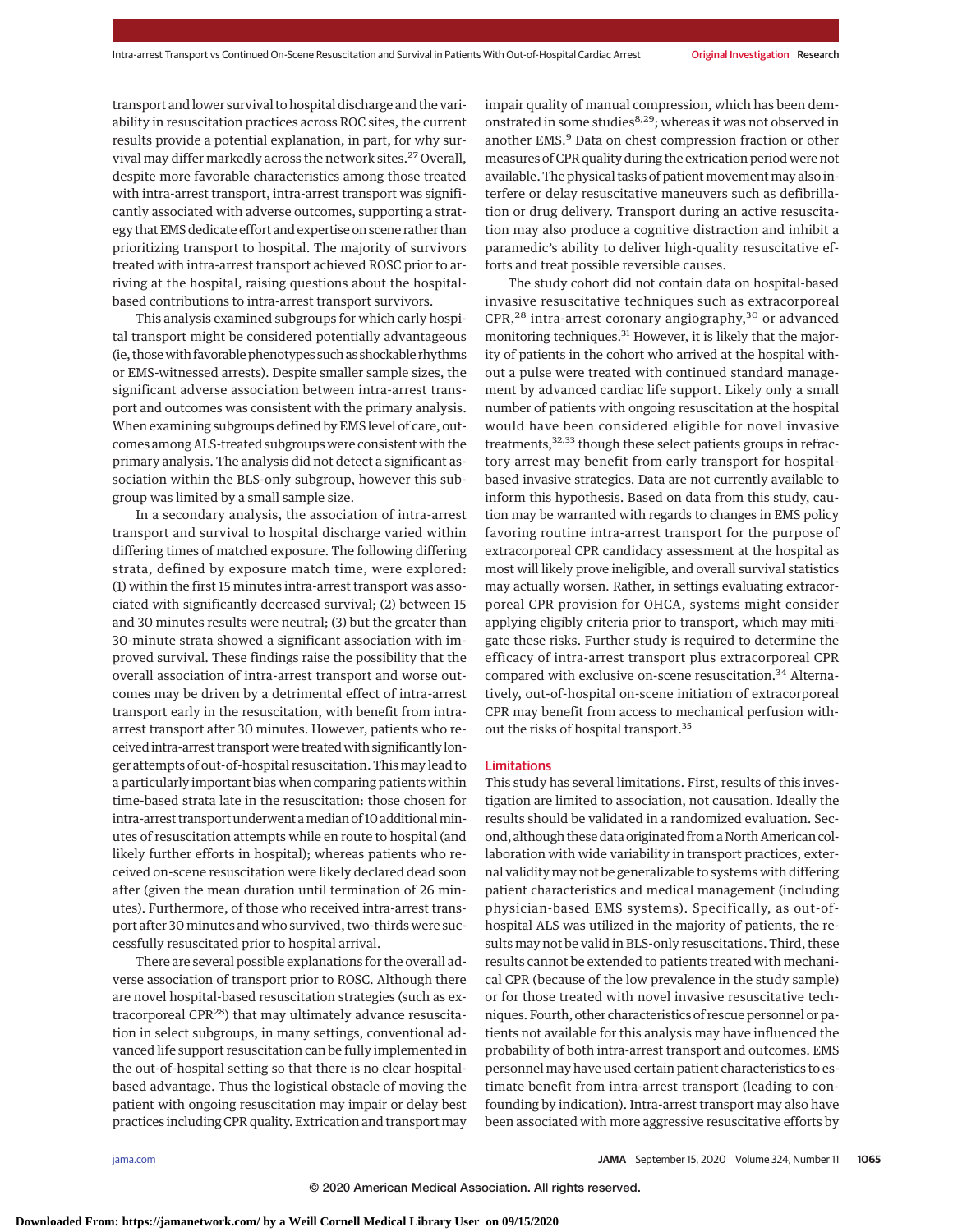rescuers (intra-arrest transport patients had longer durations of resuscitation attempted in the out-of-hospital setting, in addition to further hospital-based efforts). Fifth, these results are subject to prognostication bias; patients with unfavorable phenotypes may have had resuscitation terminated early, without adequate opportunity to achieve ROSC. Sixth, the analysis design compared those transported at a certain time juncture with those not transported at that juncture. For this reason, 12% of patients in the unexposed group actually underwent intra-arrest transport at a later time point, which may have affected the ability to see the true association. Seventh, misclassification of time data may have affected the results. Eighth, in the full propensity-matched set, not all individual variables were aligned between groups; exposed patients demonstrated more favorable prognostic features (were younger, more with initial shockable rhythms in public locations and EMS witnessed), which may have biased the results toward intra-arrest transport. Ninth, 9 of the 10 site-based subgroups had point estimates suggesting a harmful association of intraarrest transport; whereas 1 subgroup had point estimates in the direction of protection (although the low sample sizes for this subgroup may have made the result less reliable). It is possible that within certain system characteristics, intra-arrest transport may be of benefit. Tenth, it was assumed that missing data was missing at random, which may not have been the case. Eleventh, the data from this study were collected from 2011 to 2015, and it is uncertain whether these results are fully applicable to out-of-hospital resuscitation and in-hospital post cardiac arrest care in 2020.

## Conclusions

Among patients experiencing out-of-hospital cardiac arrest, intra-arrest transport to hospital compared with continued on-scene treatment was associated with lower probability of survival to hospital discharge. Study findings are limited by potential confounding due to observational design.

#### **ARTICLE INFORMATION**

**Accepted for Publication:** July 15, 2020. **Author Affiliations:** Departments of Emergency Medicine and the Centre for Health Evaluation and Outcome Sciences, St. Paul's Hospital, Vancouver, Canada (Grunau, Christenson); University of British Columbia, Vancouver, Canada (Grunau, Christenson); Department of Medicine, University of Washington, Seattle (Kime, Leroux, Rea, Van Belle, Kudenchuk, Herren); Department of Emergency Medicine, University of Pittsburgh, Pittsburgh, Pennsylvania (Menegazzi, Elmer); Department of Emergency Medicine, University of Ottawa, Ottawa, Canada (Vaillancourt, Austin); Li Ka Shing Knowledge Institute, St Michael's Hospital, Division of Emergency Medicine, Department of Medicine, University of Toronto, Toronto, Canada (Morrison); Oregon Health and Science University, Portland (Zive, Le); Metropolitan Area EMS Authority/Emergency Physicians Advisory Board, Ft Worth, Texas (Richmond).

**Author Contributions:** Drs Leroux and Kime had full access to all of the data in the study and take responsibility for the integrity of the data and the accuracy of the data analysis. Concept and design: Grunau, Kime, van Belle,

Menegazzi, Kudenchuk, Vaillancourt, Morrison, Elmer, Austin, Richmond, Herren. Acquisition, analysis, or interpretation of data: Grunau, Kime, Leroux, Rea, van Belle, Menegazzi, Kudenchuk, Vaillancourt, Morrison, Elmer, Le,

Richmond, Herren, Christenson. Drafting of the manuscript: Grunau, Kime, van Belle, Menegazzi.

Critical revision of the manuscript for important intellectual content: Kime, Leroux, Rea, van Belle, Menegazzi, Kudenchuk, Vaillancourt, Morrison, Elmer, Le, Austin, Richmond, Herren, Christenson. Statistical analysis: Kime, Leroux, van Belle, Elmer. Obtained funding: Christenson. Administrative, technical, or material support: Grunau, Rea, Menegazzi, Vaillancourt, Le, Richmond, Herren, Christenson. Supervision: Rea, Kudenchuk, Richmond, Christenson.

**Conflict of Interest Disclosures:** Dr Grunau is the principal investigator of a clinical trial investigating the benefit of intra-arrest transport to hospital for extracorporeal CPR initiation (NCT02832752). Dr Grunau has received speaking honorarium from Stryker Corp. Dr Menegazzi is supported by grant 1RO1HL117979 from the National Heart, Lung, and Blood Institute. In his laboratory, he uses a monitor/ defibrillator loaned to him by Zoll Medical Corporation, and a mechanical chest compression device loaned to him by Stryker Corp. He has no financial interest in either of these 2 companies. Dr Morrison received salary support from the National Institutes of Health (NIH) for the duration of the Resuscitation Outcomes Consortium–funded network. She holds peer-reviewed grants in cardiac arrest resuscitation from the Canadian Institute of Health Research and the Heart and Stroke Foundation of Canada. Dr Elmer has support from the NIH through grants 5K12HL109068 and 1K23NS097629. Dr Kudenchuk is the primary investigator of the National Institute for Neurological Disorders and Stroke Strategies to Innovate Emergency Care Clinical Trials Network (NINDS-SIREN). No other disclosures were reported.

**Funding/Support:** The Resuscitation Outcomes Consortium was supported by the National Heart, Lung, and Blood Institute in partnership with the National Institute of Neurological Disorders and Stroke, US Army Medical Research and Material Command, the Canadian Institutes of Health Research (CIHR) – Institute of Circulatory and Respiratory Health, Defence Research and Development Canada, the Heart and Stroke Foundation of Canada, and the American Heart Association through a series of cooperative agreements with 9 regional clinical centers and 1 data coordinating center (University of Washington Data Coordinating Center [5U01 HL077863]; Medical College of Wisconsin [HL077866]; University of Washington [HL077867]; University of Pittsburgh [HL077871]; St. Michael's Hospital [HL077872]; Oregon Health and Science University [HL077873]; University of Alabama at Birmingham [HL077881]; Ottawa Health Research Institute [HL077885]; University of Texas SW Medical

Center/Dallas [HL077887]; University of California San Diego [HL077908]).

**Role of the Funder/Sponsor:** The above sponsors had no role in the design and conduct of the study; collection, management, analysis, and interpretation of the data; preparation, review, or approval of the manuscript; and decision to submit the manuscript for publication.

**Additional Contributions:** We would like to acknowledge the commitment and dedication of out-of-hospital first responders and professionals, hospital-based clinicians, and the Resuscitation Outcomes Consortium research office, to the best possible treatment of cardiac arrest victims.

#### **REFERENCES**

**1**. Link MS, Berkow LC, Kudenchuk PJ, et al. Part 7: adult advanced cardiovascular life support: 2015 American Heart Association guidelines update for cardiopulmonary resuscitation and emergency cardiovascular care. Circulation. 2015;132(18)(suppl 2):S444-S464. doi[:10.1161/CIR.](https://dx.doi.org/10.1161/CIR.0000000000000261) [0000000000000261](https://dx.doi.org/10.1161/CIR.0000000000000261)

**2**. Kleinman ME, Brennan EE, Goldberger ZD, et al. Part 5: adult basic life support and cardiopulmonary resuscitation quality: 2015 American Heart Association guidelines update for cardiopulmonary resuscitation and emergency cardiovascular care. Circulation. 2015;132(18)(suppl 2):S414-S435. doi[:10.](https://dx.doi.org/10.1161/CIR.0000000000000259) [1161/CIR.0000000000000259](https://dx.doi.org/10.1161/CIR.0000000000000259)

**3**. Ong MEH, Tan EH, Ng FSP, et al; CARE study group. Comparison of termination-of-resuscitation guidelines for out-of-hospital cardiac arrest in Singapore EMS. Resuscitation. 2007;75(2):244-251. doi[:10.1016/j.resuscitation.2007.04.013](https://dx.doi.org/10.1016/j.resuscitation.2007.04.013)

**4**. Panchal AR, Berg KM, Hirsch KG, et al 2019 American Heart Association Focused Update on Advanced Cardiovascular Life Support: use of advanced airways, vasopressors, and extracorporeal cardiopulmonary resuscitation during cardiac arrest: an update to the American Heart Association Guidelines. Circulation. 2019;140 (24). doi[:10.1161/CIR.0000000000000732.](https://dx.doi.org/10.1161/CIR.0000000000000732)

**5**. Kleinman ME, Goldberger ZD, Rea T, et al. 2017 American Heart Association focused update on